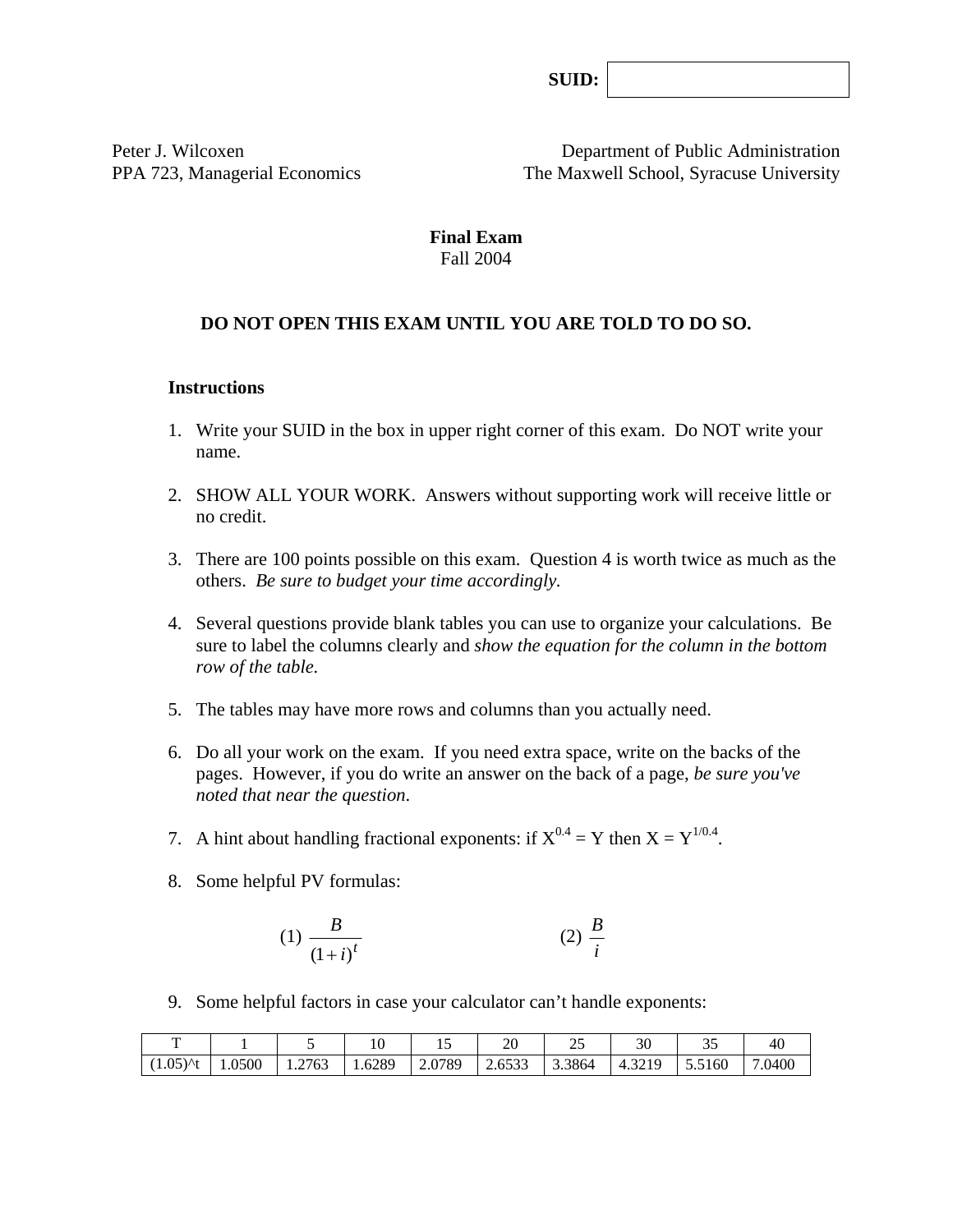### **Question 1 (20 points)**

Suppose a company is thinking about developing a high-efficiency hybrid engine for automobiles. If it goes ahead, the project will cost \$60 million per year for each of the next five years (years 1 to 5). At the end, it will have a patented design that could be licensed to car manufacturers. However, the value of the patent will depend on the future price of gasoline. If gas prices are high, demand for efficient engines will be high and the company could expect to earn \$20 million per year forever starting in year 6. However, it gas prices are low or moderate, there will be much less demand for its engine and it would earn only \$10 million per year forever, also beginning in year 6.

If there is a 60% chance that prices will be high, what is the expected value of the project? Please show all your work. You may assume that the interest rate is 5% and the company is riskneutral. To keep the problem simple, you may assume that gas prices will be high or low forever: they won't vary from year to year.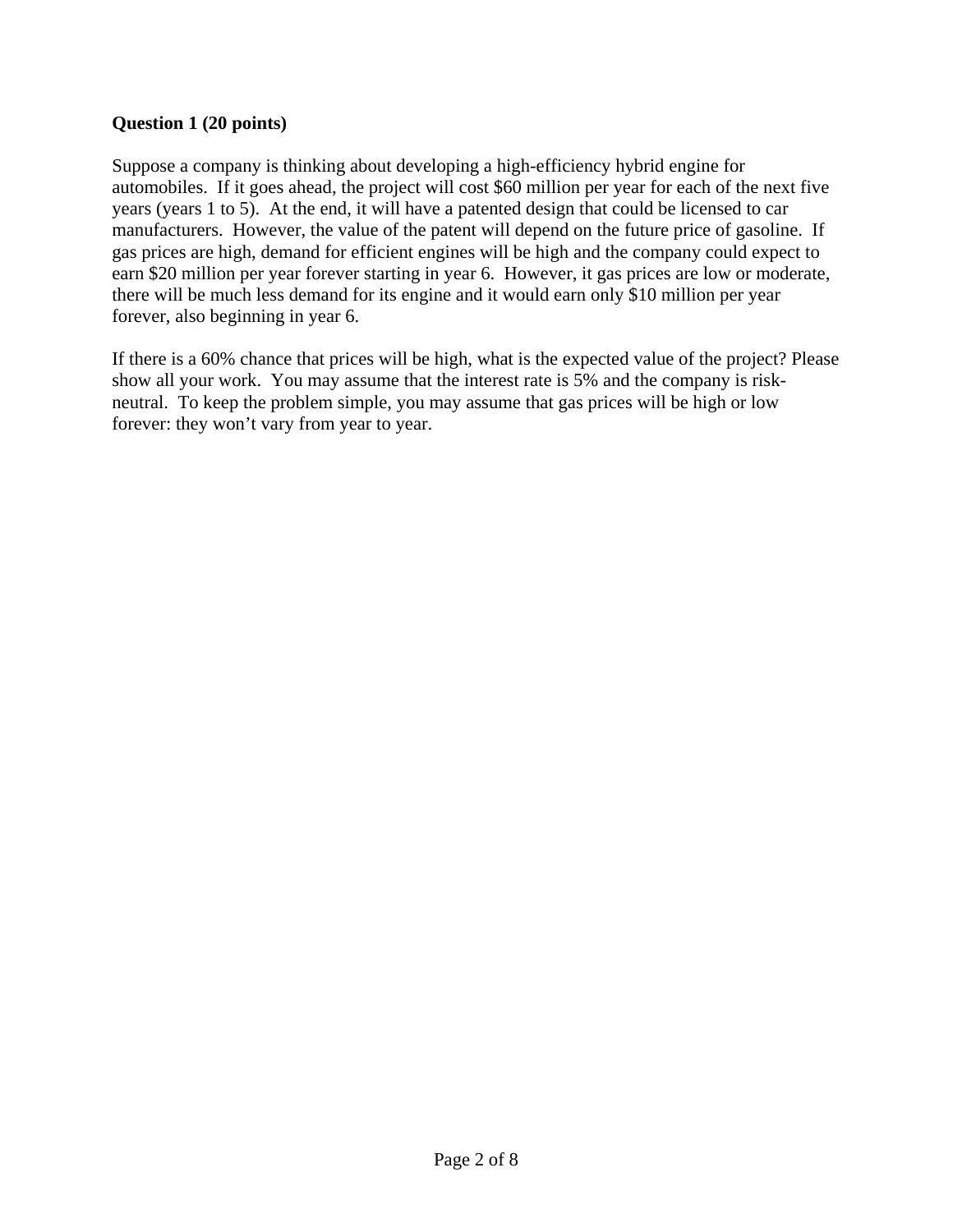# **Question 2 (20 points)**

An organization wants to produce 96 units of output at the lowest possible cost. It had the following production function:  $Q = K^{(1/4)} L^{(3/4)}$ . The price of capital is \$16 and the price of labor is \$3.

How much capital and labor should it use? What will be its average cost per unit of output at this set of inputs? You may assume that the organization can buy fractional amounts of labor. As a hint to reduce the number of calculations you'll need to do, the amount of capital is between 10 and 20 inclusive.

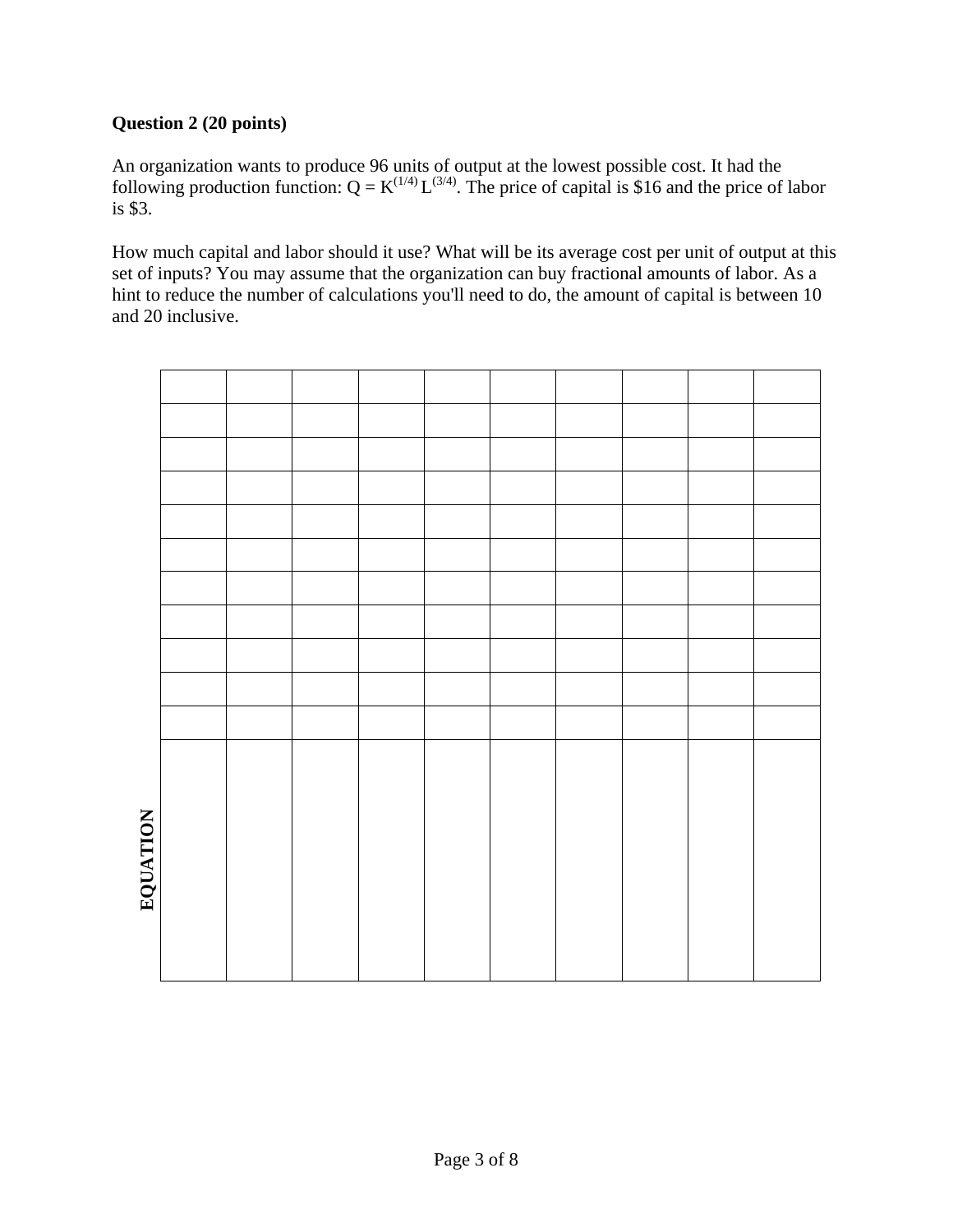# **Question 3 (20 points)**

A non-profit organization operates an elementary school for children with learning disabilities. Its monthly costs that can be summarized by the equation:  $TC = 10,000 + 300^{\circ}Q$  where Q is the number of children enrolled. The demand for its service is given by  $P = 1,000 - 10^{\circ}Q$  and it has no competitors.

The organization wishes to help the maximum number of children it can without running a deficit. What should it charge and how many students should it enroll? As a hint, the value of Q is between 45 and 55, inclusive.

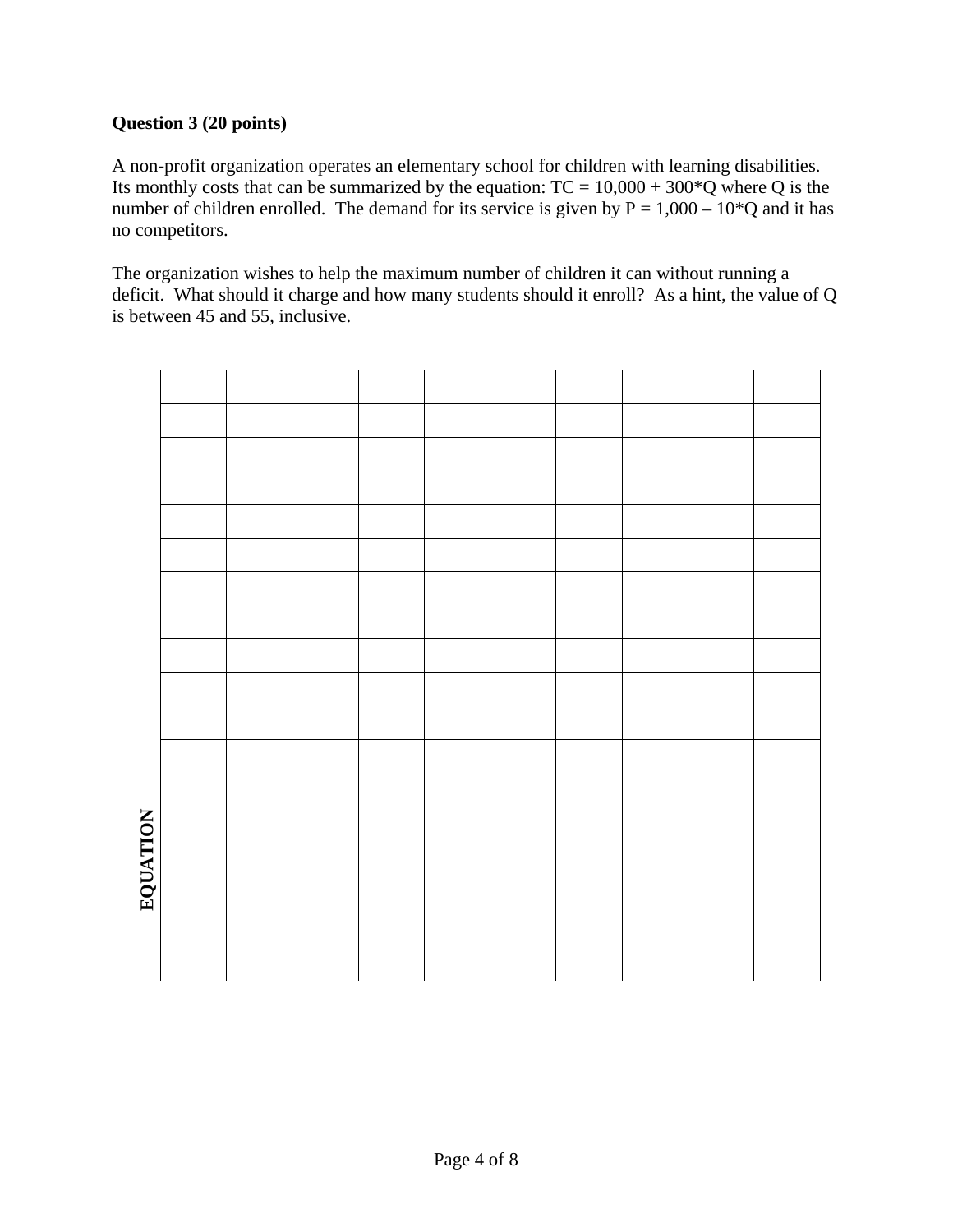## **Question 4 (40 points)**

A biotech company has developed and patented a new genetic test for determining whether chemotherapy would be effective for any given cancer patient. It knows that the annual demand for the test will be given by  $P = 6000 - 100^{\circ}Q$ , and the marginal cost of each test is very low; you may consider it to be \$0 per patient.

(a) What price would a profit-maximizing firm charge for the test and what Q would it produce each year? What profits will it earn? As a hint, the quantity will be between 25 and 35.

| EQUATION |  |  |  |  |  |
|----------|--|--|--|--|--|
|          |  |  |  |  |  |
|          |  |  |  |  |  |
|          |  |  |  |  |  |
|          |  |  |  |  |  |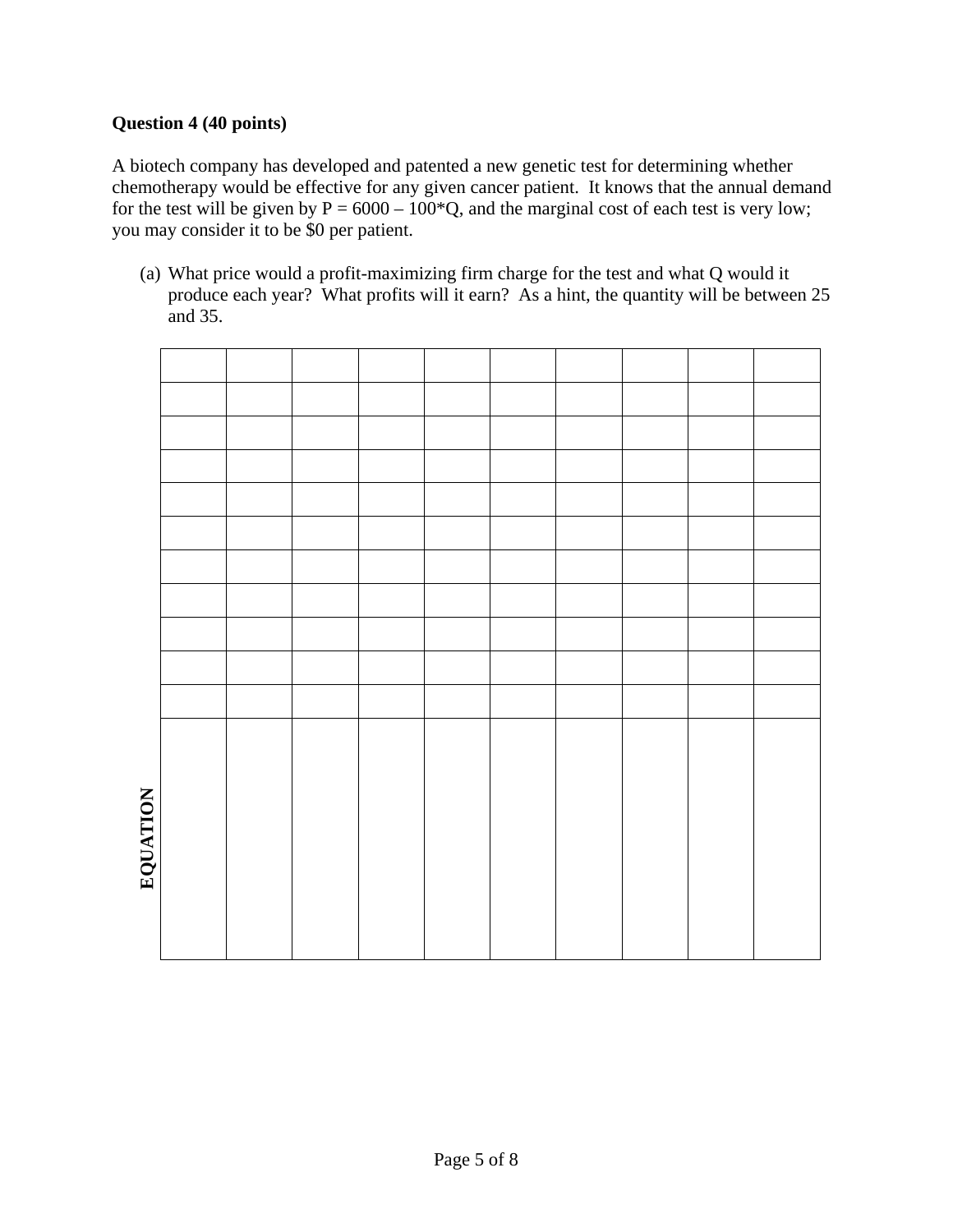## **Question 4, continued.**

Now let's add in the time dimension. The patent allows the firm to be a monopolist for 20 years (years 1 to 20; the firm doesn't sell the test in year 0). After year 20, the patent expires and the market then becomes competitive. The interest rate is 5%.

(b) What is the present value of the profits generated by the test? What is the present value of the consumer surplus it generates? You may assume that once the patent expires, the test can be carried out for free (its price drops to zero).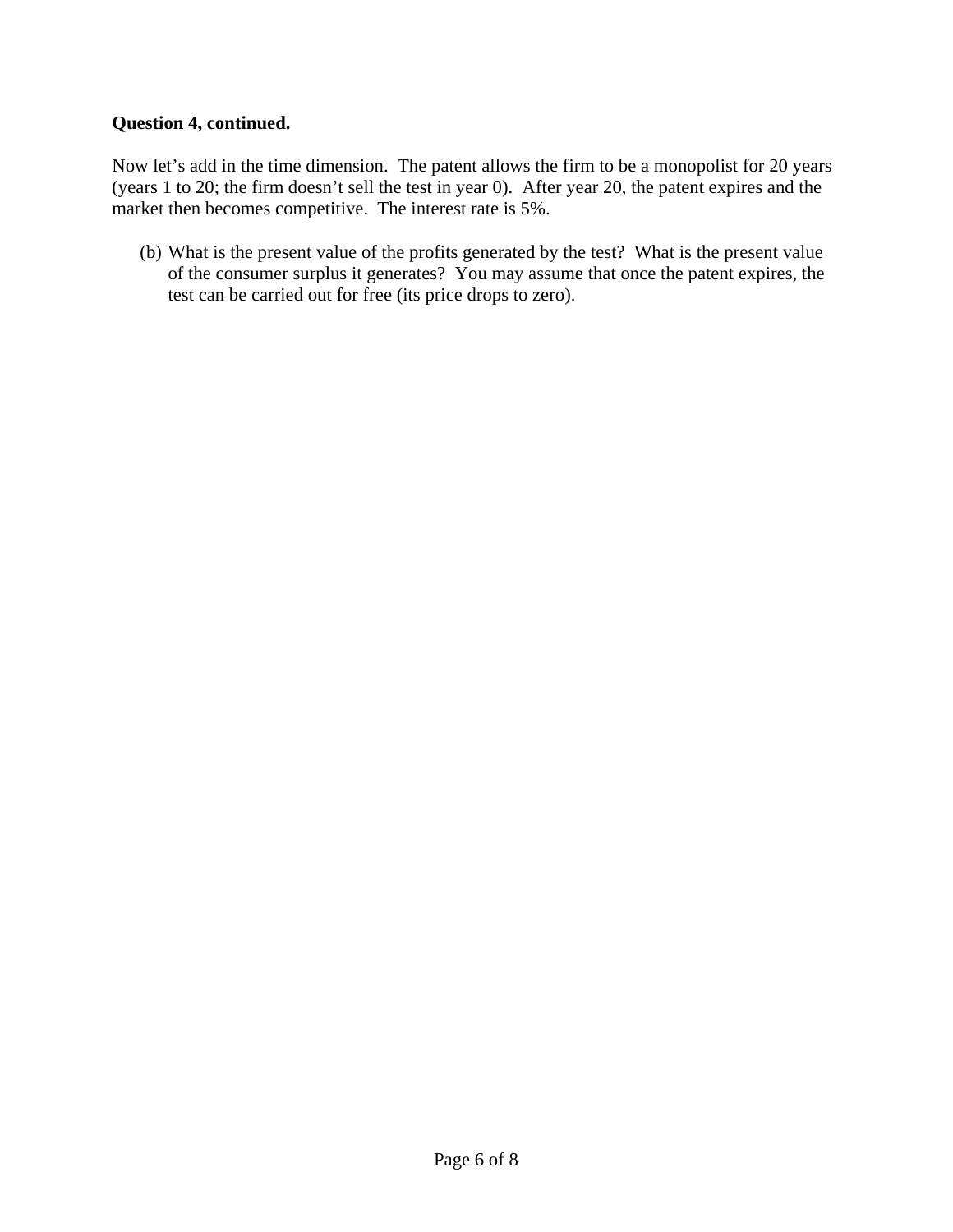# **Question 4, continued.**

OK, now we'll add one more element of realism. Suppose that before it can sell the test, FDA rules require the firm to conduct an expensive clinical trial. In deciding whether to proceed with the trial, the firm has the following information beyond that already given in parts (a) and (b):

- The clinical trial will cost \$1 million, which must be paid immediately;
- There is a 75% chance that the trial will be successful;
- The trial would occur in year 0; if successful, the firm could begin production in year 1;
- If the trial succeeds, the firm can sell the test, otherwise, it gets nothing;

(c) Would a risk-neutral firm proceed with the clinical trial? Please show all your work.